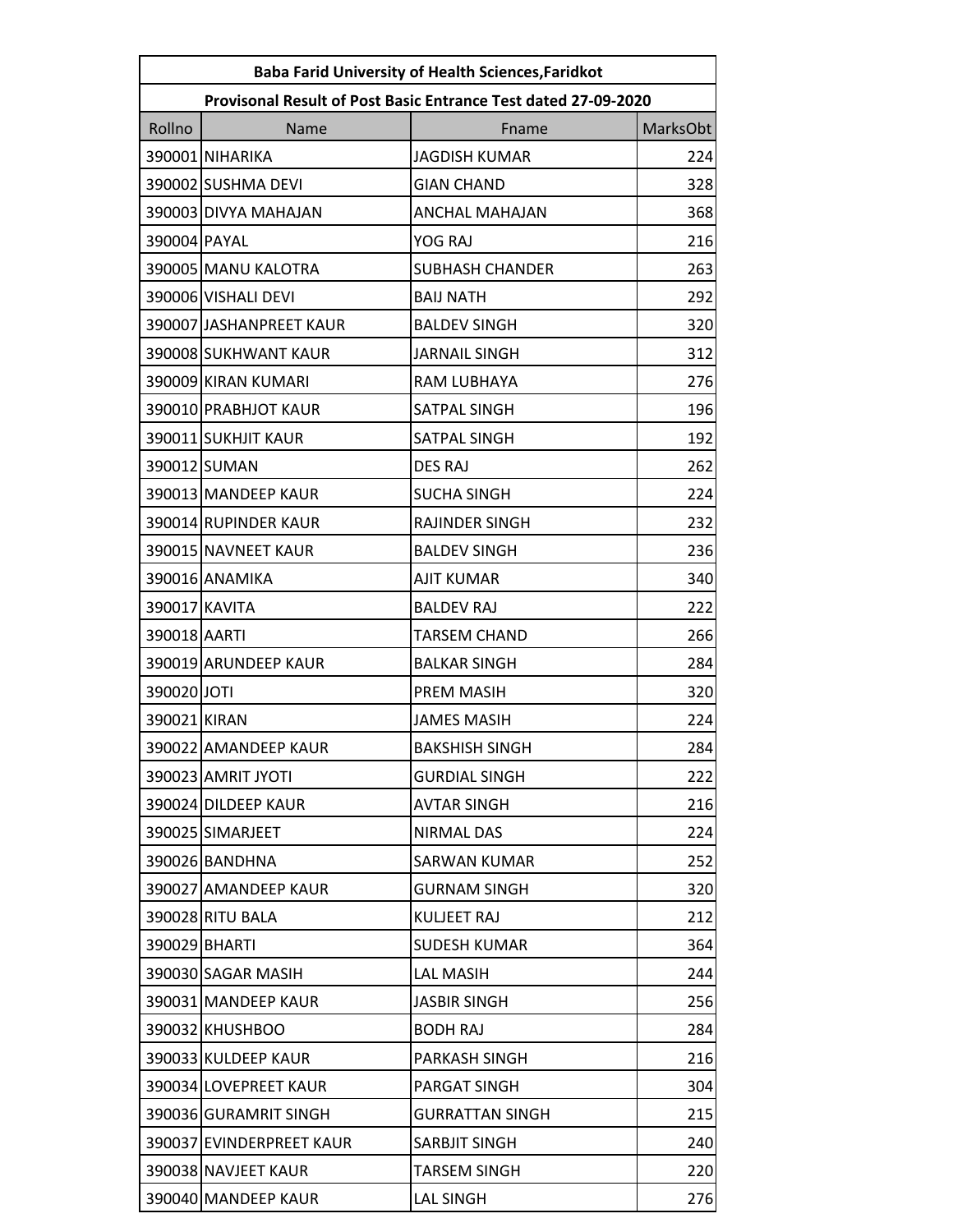| <b>Baba Farid University of Health Sciences, Faridkot</b> |                                                                |                        |          |  |
|-----------------------------------------------------------|----------------------------------------------------------------|------------------------|----------|--|
|                                                           | Provisonal Result of Post Basic Entrance Test dated 27-09-2020 |                        |          |  |
| Rollno                                                    | Name                                                           | Fname                  | MarksObt |  |
|                                                           | 390041 KULWINDER KAUR                                          | PRITAM SINGH           | 192      |  |
|                                                           | 390042 KIRANDEEP RANDHAWA                                      | <b>HARDEEP SINGH</b>   | 240      |  |
|                                                           | 390044 TRIPTY SAHAI                                            | <b>KHEVENDER</b>       | 308      |  |
|                                                           | 390045 RAMANDEEP KAUR                                          | <b>SATPAL SINGH</b>    | 236      |  |
|                                                           | 390046 MANJIT KAUR                                             | <b>AJIT SINGH</b>      | 300      |  |
|                                                           | 390047 SIMRANJEET KAUR                                         | <b>MANDEEP SINGH</b>   | 344      |  |
|                                                           | 390048 RAVINDERPAL KAUR                                        | <b>GURBACHAN SINGH</b> | 280      |  |
|                                                           | 390049 RAMANDEEP KAUR                                          | <b>HARDEEP SINGH</b>   | 220      |  |
|                                                           | 390051 RITIKA SAINI                                            | <b>BAHADUR SINGH</b>   | 260      |  |
|                                                           | 390052 SEHAZPAL SINGH                                          | <b>BALWINDER SINGH</b> | 212      |  |
|                                                           | 390053 KAMAL JYOT                                              | SATPAL                 | 272      |  |
|                                                           | 390054 MANPREET KAUR                                           | <b>GURMUKH SINGH</b>   | 332      |  |
|                                                           | 390055 AMARVIR KAUR                                            | <b>KULDIP SINGH</b>    | 348      |  |
|                                                           | 390056 POOJA PANDEY                                            | <b>BASHISTH PANDEY</b> | 328      |  |
|                                                           | 390057 SUMAN BALA                                              | <b>SURJIT SINGH</b>    | 212      |  |
|                                                           | 390058 SHIVANI RANA                                            | <b>KUMAR CHAND</b>     | 280      |  |
|                                                           | 390059 SIMRANJIT KAUR                                          | <b>SUKHDEV SINGH</b>   | 231      |  |
|                                                           | 390060 PARMINDER KAUR                                          | <b>HARJINDER SINGH</b> | 336      |  |
|                                                           | 390061 CHANDA                                                  | <b>VED RATTAN</b>      | 200      |  |
|                                                           | 390062 ANUPREET KAUR                                           | <b>SATNAM SINGH</b>    | 224      |  |
|                                                           | 390063 KULWINDER KAUR                                          | <b>HARVINDER SINGH</b> | 240      |  |
|                                                           | 390064 PRINKA RANI                                             | ATMA RAM               | 284      |  |
|                                                           | 390065 RAVIPAL SINGH                                           | RANJITPAL SINGH        | 296      |  |
|                                                           | 390066 KIRANDEEP KAUR                                          | <b>KULWANT SINGH</b>   | 316      |  |
|                                                           | 390067 NAVROOP KAUR                                            | <b>BALWINDER SINGH</b> | 308      |  |
|                                                           | 390068 RACHANDEEP KAUR                                         | <b>MOHAN SINGH</b>     | 296      |  |
|                                                           | 390069 KIRANJIT KAUR                                           | <b>NISHAN SINGH</b>    | 280      |  |
|                                                           | 390070 RAMANDEEP KAUR                                          | <b>JASWANT SINGH</b>   | 240      |  |
|                                                           | 390071 MANPREET KAUR                                           | JASWANT SINGH          | 268      |  |
|                                                           | 390072 KIRANDEEP KAUR                                          | <b>SOHAN SINGH</b>     | 296      |  |
|                                                           | 390073 RANDEEP KAUR                                            | <b>BALWINDER SINGH</b> | 292      |  |
|                                                           | 390074 NAVTEJ SINGH                                            | <b>KARNAIL SINGH</b>   | 288      |  |
|                                                           | 390075 KAWALJIT KAUR                                           | LAKHWINDER SINGH       | 244      |  |
|                                                           | 390076 JASMEEN KAUR                                            | SUKHWINDER SINGH       | 252      |  |
|                                                           | 390077 MANDEEP KAUR                                            | DARSHAN LAL            | 300      |  |
|                                                           | 390078 NAVDEEP                                                 | YOGRAJ PARMAR          | 256      |  |
|                                                           | 390080 RENUKA                                                  | PARAMJIT SINGH         | 260      |  |
|                                                           | 390081 AMRITPAL KAUR                                           | <b>JASPAL SINGH</b>    | 280      |  |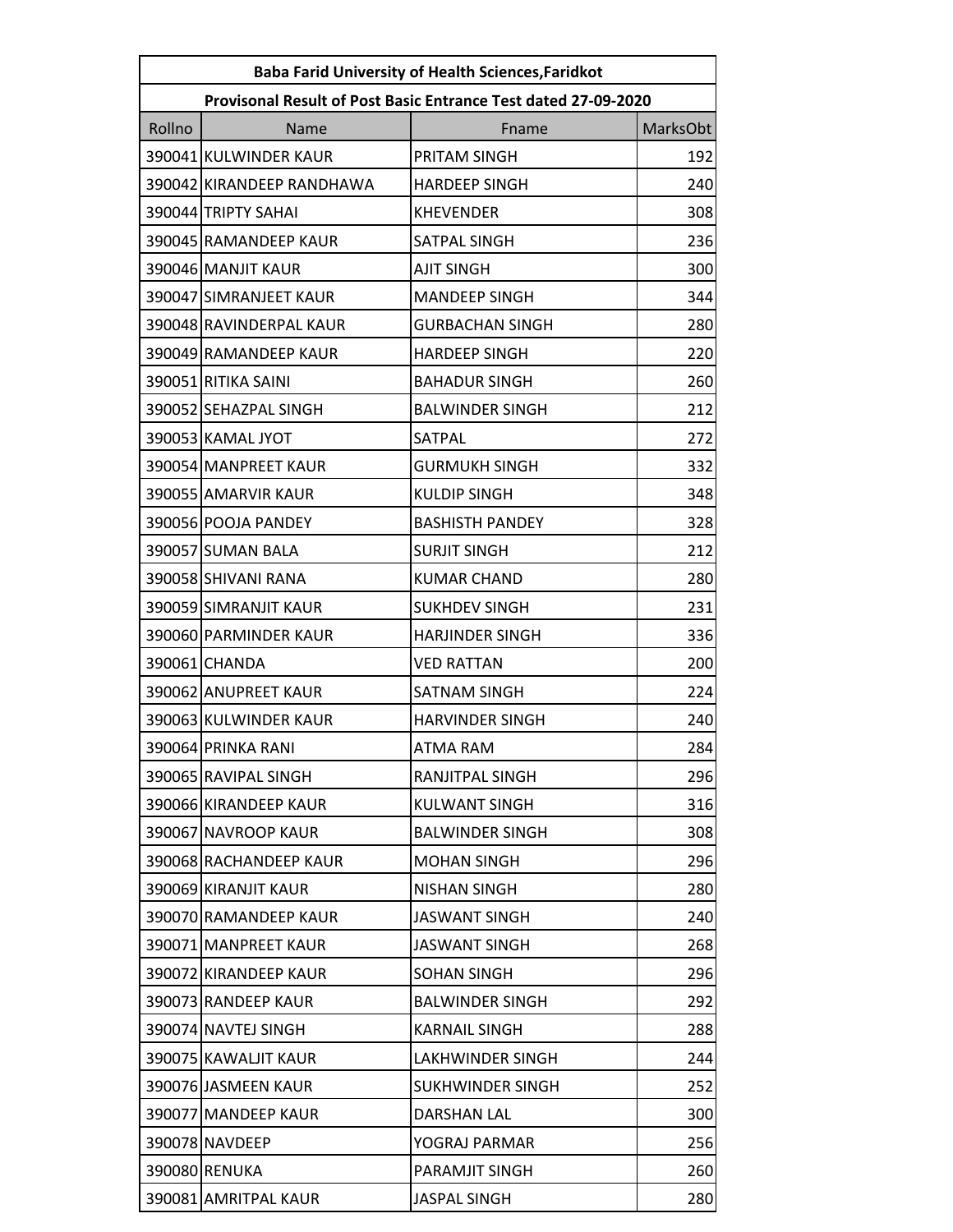| <b>Baba Farid University of Health Sciences, Faridkot</b> |                                                                |                          |          |  |
|-----------------------------------------------------------|----------------------------------------------------------------|--------------------------|----------|--|
|                                                           | Provisonal Result of Post Basic Entrance Test dated 27-09-2020 |                          |          |  |
| Rollno                                                    | Name                                                           | Fname                    | MarksObt |  |
|                                                           | 390082 VABITA SHARMA                                           | <b>BAL KISHAN</b>        | 272      |  |
|                                                           | 390083 KIRANDEEP KAUR                                          | <b>INDERJIT</b>          | 284      |  |
|                                                           | 390084 SIMRANJIT KAUR                                          | <b>DILBAG SINGH</b>      | 232      |  |
|                                                           | 390085 JASPREET KAUR                                           | <b>DILBAG SINGH</b>      | 216      |  |
|                                                           | 390086 SUJATA SHARMA                                           | <b>ASHWANI KUMAR</b>     | 227      |  |
|                                                           | 390087 VANITA SINGH                                            | <b>NASIB SINGH</b>       | 228      |  |
| 390088 NEHA                                               |                                                                | <b>MUNILAL</b>           | 316      |  |
|                                                           | 390089 SUMAN                                                   | GAGAN                    | 284      |  |
|                                                           | 390090 SIMRANJIT KAUR                                          | <b>KULWANT SINGH</b>     | 244      |  |
|                                                           | 390091 ROMILA                                                  | <b>SURINDER PAL</b>      | 312      |  |
| 390092 SONIA                                              |                                                                | <b>BALWINDER SINGH</b>   | 300      |  |
|                                                           | 390093 AMANJOT KAUR                                            | <b>HARJAP SINGH</b>      | 280      |  |
|                                                           | 390094 NIDHI SHARMA                                            | <b>INDERJIT</b>          | 344      |  |
|                                                           | 390095 SIMRANJEET KAUR                                         | <b>DALJEET SINGH</b>     | 300      |  |
|                                                           | 390096 BHARTI                                                  | <b>MAN SINGH</b>         | 239      |  |
|                                                           | 390097 SANDEEP KAUR                                            | PARTAP SINGH             | 296      |  |
|                                                           | 390098 HARMANDEEP KAUR                                         | <b>JARNAIL SINGH</b>     | 264      |  |
|                                                           | 390099 RUPINDER KAUR                                           | <b>LAKHVIR SINGH</b>     | 260      |  |
|                                                           | 390100 ALKA CHOUDHARY                                          | <b>JASWANT SINGH</b>     | 256      |  |
|                                                           | 390101 DAMANPREET                                              | <b>JASBINDER SINGH</b>   | 268      |  |
|                                                           | 390102 NAVDEEP KAUR                                            | <b>SATNAM SINGH</b>      | 292      |  |
|                                                           | 390103 GURTEJPREET KAUR                                        | POORAN SINGH             | 224      |  |
|                                                           | 390104 JAGDEEP KAUR                                            | <b>JARNAIL SINGH</b>     | 258      |  |
| 390105 PAYAL                                              |                                                                | RAJESH KUMAR             | 268      |  |
|                                                           | 390106 HARPREET KAUR                                           | PARAMJIT SINGH           | 264      |  |
|                                                           | 390107 KIRAN DEVI                                              | <b>MAHAVIR SINGH</b>     | 324      |  |
|                                                           | 390108 DAMANPREET KAUR                                         | NASIB SINGH              | 336      |  |
|                                                           | 390111 VAISHALI                                                | <b>VED BHUSHAN</b>       | 336      |  |
|                                                           | 390112 SIMRAN BEHAL                                            | YASH PAL SINGH           | 296      |  |
| 390113 JYOTI                                              |                                                                | <b>NARESH</b>            | 296      |  |
|                                                           | 390114 PRIYA MALIK                                             | KARAMVIR MALIK           | 288      |  |
| 390115 AARTI                                              |                                                                | <b>GOPAL CHAND</b>       | 348      |  |
| 390116 RITU                                               |                                                                | SHAYAM SUNDER SHARMA     | 300      |  |
|                                                           | 390117 SOMYA                                                   | <b>HANS KUMAR PANDEY</b> | 356      |  |
|                                                           | 390118 MUKUL PARWANA                                           | JAGDISH SINGH            | 152      |  |
|                                                           | 390119 RINKY KHATANA                                           | RAM CHANDER KHATANA      | 364      |  |
|                                                           | 390120 KIRTI SOLANKI                                           | ADESH KUMAR SOLANKI      | 384      |  |
|                                                           | 390122 PRIYANKA                                                | <b>KANWAR SINGH</b>      | 336      |  |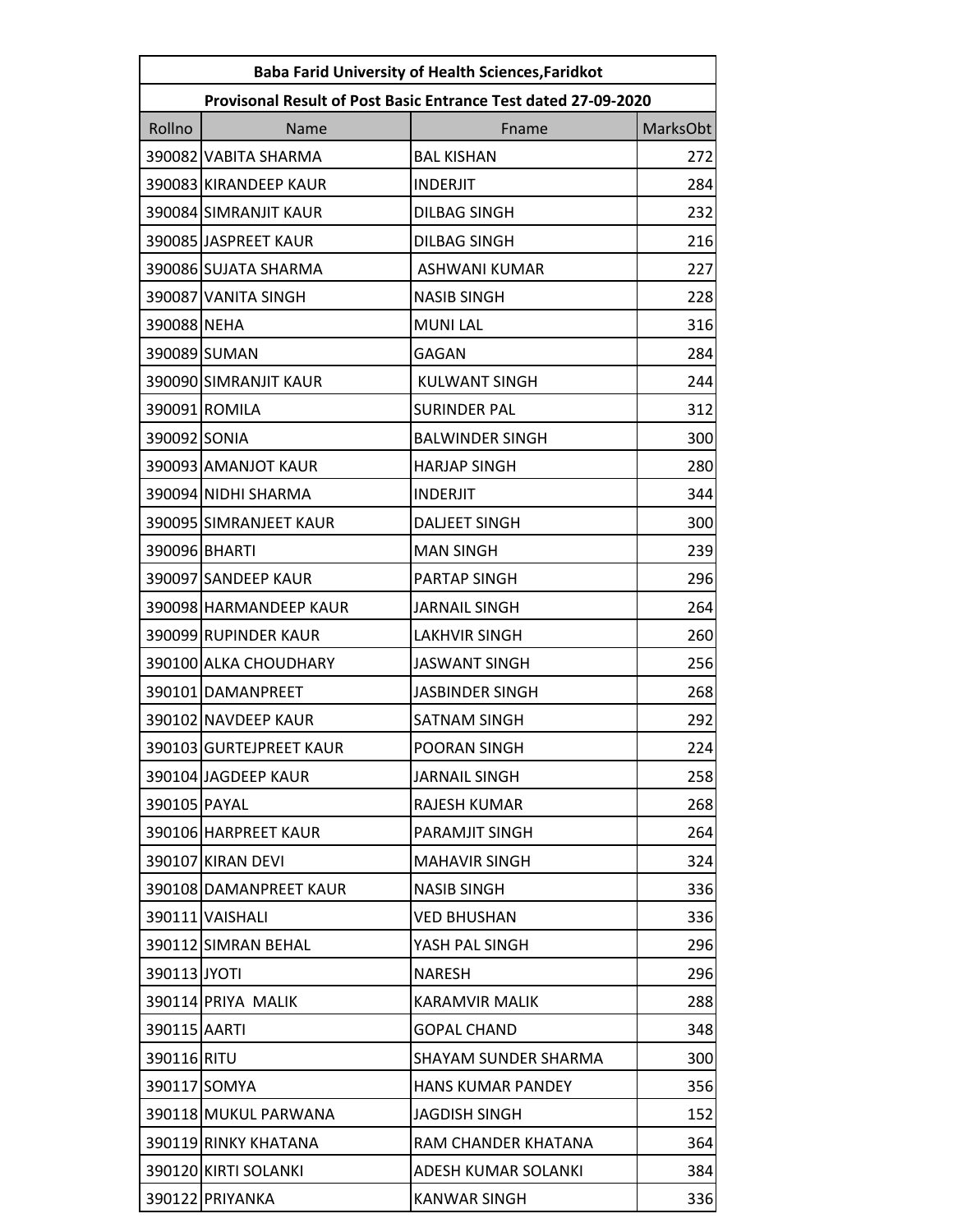| <b>Baba Farid University of Health Sciences, Faridkot</b> |                                                                |                          |          |  |
|-----------------------------------------------------------|----------------------------------------------------------------|--------------------------|----------|--|
|                                                           | Provisonal Result of Post Basic Entrance Test dated 27-09-2020 |                          |          |  |
| Rollno                                                    | Name                                                           | Fname                    | MarksObt |  |
| 390123 NIKHIL                                             |                                                                | <b>JAGDISH SINGH</b>     | 192      |  |
| 390124 RAHUL                                              |                                                                | PARDEEP KUMAR            | 200      |  |
|                                                           | 390125 GEETIKA ARORA                                           | SATISH KUMAR ARORA       | 376      |  |
|                                                           | 390126 VEENA NATHANIEL MASIH                                   | <b>NATHANIEL MASIH</b>   | 256      |  |
|                                                           | 390127 TANVI YADAV                                             | <b>KRISHNA</b>           | 340      |  |
|                                                           | 390128 KAJAL GOLA                                              | <b>TIRLOKI NATH GOLA</b> | 316      |  |
|                                                           | 390130 KUMARI HIMANI                                           | <b>RAJ KUMAR</b>         | 296      |  |
| 390132 POOJA                                              |                                                                | <b>KAZI LAMA</b>         | 284      |  |
|                                                           | 390133 MEETA SHARMA                                            | RAJ JUMAR                | 272      |  |
|                                                           | 390134 SAPNA DEVI                                              | <b>AJIT SINGH</b>        | 224      |  |
|                                                           | 390135 MAMTA DEVI                                              | <b>BALDEV RAJ</b>        | 348      |  |
|                                                           | 390137 CHANDNI DEVI                                            | RAMESH CHAND             | 360      |  |
| 390138 SAKSHI                                             |                                                                | <b>MAHIPAL SINGH</b>     | 200      |  |
|                                                           | 390139 NIKITA THAKUR                                           | RAJESH KUMAR             | 408      |  |
|                                                           | 390140 PRABHJOT KAUR                                           | <b>RANJIT SINGH</b>      | 275      |  |
|                                                           | 390141 PARDEEP SINGH                                           | <b>BASAWA SINGH</b>      | 304      |  |
|                                                           | 390142 VISHALI SHARMA                                          | RAKESH KUMAR SHARMA      | 264      |  |
|                                                           | 390143 TARANJEET KAUR                                          | <b>GURDARSHAN SINGH</b>  | 296      |  |
|                                                           | 390144 MANPREET KAUR                                           | <b>AJIT SINGH</b>        | 300      |  |
|                                                           | 390145 MONIKA                                                  | <b>NARESH KUMAR</b>      | 284      |  |
|                                                           | 390146 AMANDEEP KAUR                                           | <b>HARKEWAL SINGH</b>    | 196      |  |
|                                                           | 390147 ANAVISHA VOHRA                                          | <b>DEEPAK VOHRA</b>      | 316      |  |
|                                                           | 390148 JASMINE                                                 | SATNAM SINGH             | 300      |  |
|                                                           | 390149 AMANDEEP KAUR                                           | <b>KARAM SINGH</b>       | 255      |  |
|                                                           | 390150 UPMAJEET KAUR                                           | <b>TARJINDER SINGH</b>   | 296      |  |
|                                                           | 390151 KRITIKA SHARMA                                          | MADAN LAL SHARMA         | 246      |  |
|                                                           | 390152 AMANDEEP KAUR                                           | <b>HARVINDER SINGH</b>   | 320      |  |
|                                                           | 390153 KIRANDEEP KAUR                                          | DARSHAN SINGH            | 288      |  |
|                                                           | 390154 AMRIT KAUR                                              | <b>HARWINDER SINGH</b>   | 380      |  |
|                                                           | 390155 ANKIT NAGAR                                             | DAHRMENDRA NAGAR         | 280      |  |
|                                                           | 390156 ARTI SAHU                                               | <b>BHUREY SAHU</b>       | 256      |  |
|                                                           | 390157 KM ARCHANA YADAV                                        | SOHAN SINGH YADAV        | 191      |  |
|                                                           | 390158 ASHPREET KAUR                                           | KAMALJIT SINGH           | 328      |  |
|                                                           | 390159 KULVEER KAUR                                            | <b>SEWA SINGH</b>        | 248      |  |
| 390160 ASHA                                               |                                                                | <b>PARVEEN KUMAR</b>     | 284      |  |
|                                                           | 390161 BABITA RANI                                             | RAM DASS                 | 272      |  |
|                                                           | 390162 JASHANPREET KAUR                                        | AJAY KUMAR               | 359      |  |
|                                                           | 390163 KOMAL SHARMA                                            | <b>ANJESH KUMAR</b>      | 280      |  |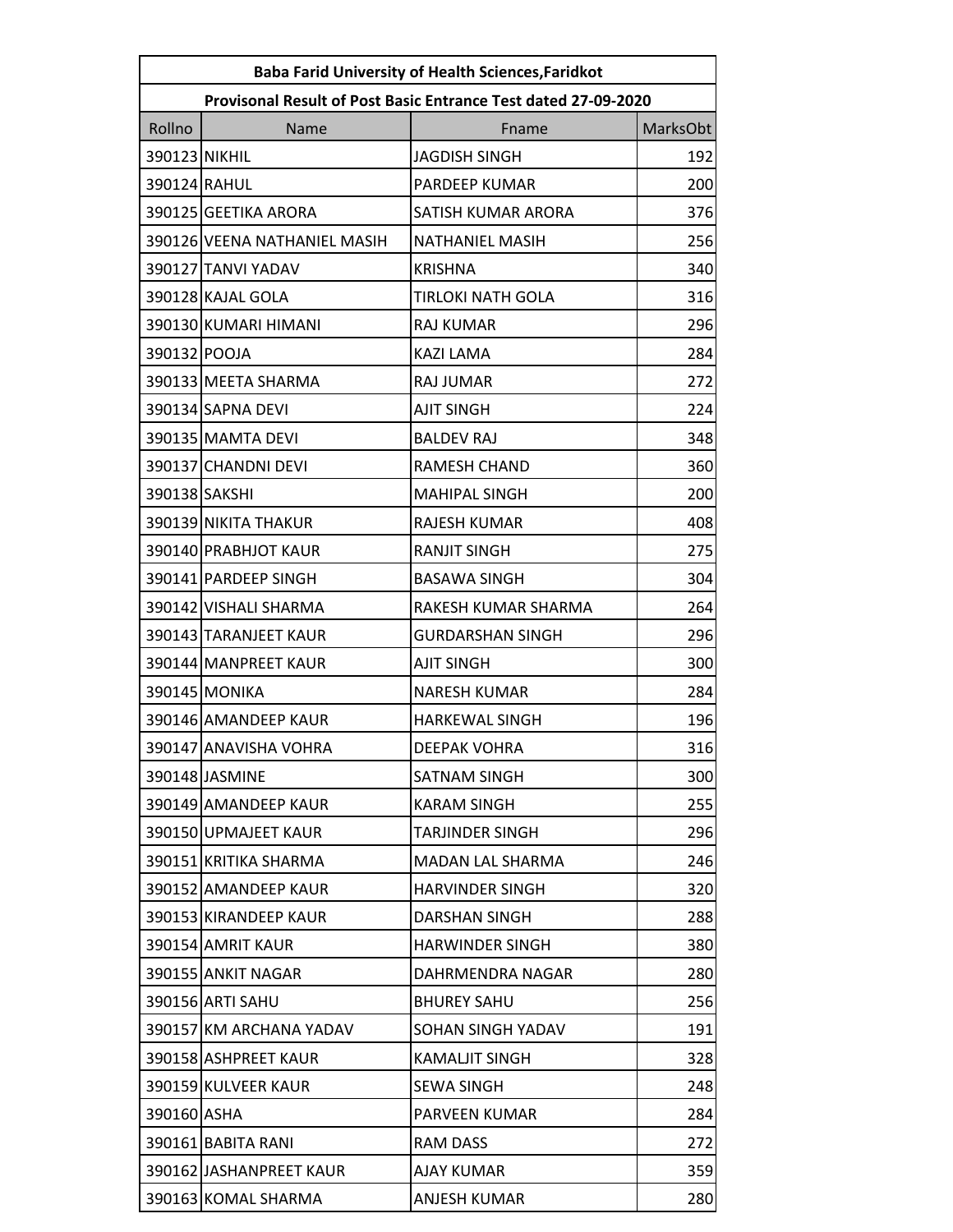| <b>Baba Farid University of Health Sciences, Faridkot</b> |                                                                |                            |          |  |
|-----------------------------------------------------------|----------------------------------------------------------------|----------------------------|----------|--|
|                                                           | Provisonal Result of Post Basic Entrance Test dated 27-09-2020 |                            |          |  |
| Rollno                                                    | Name                                                           | Fname                      | MarksObt |  |
|                                                           | 390164 KUSAM LATA                                              | <b>SURJIT SINGH</b>        | 224      |  |
|                                                           | 390165 JASWINDER KAUR                                          | RANJODH SINGH              | 284      |  |
|                                                           | 390166 AMRITA SHAHI                                            | <b>JANGVIR SINGH SHAHI</b> | 223      |  |
|                                                           | 390168 SIMRANJOT KAUR                                          | <b>JASWANT KAUR</b>        | 364      |  |
|                                                           | 390169 RAJNI BALA                                              | ARUN KUMAR KALIA           | 348      |  |
|                                                           | 390170 ALKA CHANDEL                                            | PAWAN KUMAR                | 364      |  |
|                                                           | 390171 SANDEEP KAUR                                            | <b>AJAIB SINGH</b>         | 244      |  |
|                                                           | 390172 PRIYANKA                                                | <b>VARINDER KUMAR</b>      | 256      |  |
| 390173 PARUL                                              |                                                                | PARDEEP KUMAR              | 236      |  |
|                                                           | 390174 GURPREET KAUR                                           | <b>ATMA RAM</b>            | 288      |  |
| 390175 POOJA                                              |                                                                | <b>RAJ KUMAR</b>           | 316      |  |
|                                                           | 390176 MALKIT KAUR                                             | <b>SHIRI RAM</b>           | 248      |  |
|                                                           | 390177 RAMANDEEP KAUR                                          | <b>MOHAN SINGH</b>         | 316      |  |
|                                                           | 390178 POONAM RANI                                             | <b>KHEM CHAND</b>          | 247      |  |
|                                                           | 390179 AMANDEEP KAUR                                           | <b>SUKHDEV SINGH</b>       | 240      |  |
|                                                           | 390180 RANJEET KAUR                                            | <b>SOM NATH</b>            | 292      |  |
|                                                           | 390181 RITIKA ANOT                                             | <b>SOM NATH</b>            | 288      |  |
|                                                           | 390182 RUPINDER KAUR                                           | <b>BACHITTAR SINGH</b>     | 344      |  |
| 390183 GOLDY                                              |                                                                | <b>NARINDER KUMAR</b>      | 332      |  |
|                                                           | 390184 KARAMJIT KAUR                                           | <b>HARPAL SINGH</b>        | 168      |  |
|                                                           | 390185 AJAY SINGH                                              | <b>OMBIR SINGH</b>         | 228      |  |
|                                                           | 390186 MANPREET KAUR                                           | JODHA SINGH                | 228      |  |
| 390187 SAKSHI                                             |                                                                | SANGRAM PAL                | 289      |  |
| 390188 ROHIT                                              |                                                                | <b>ASHOK</b>               | 364      |  |
|                                                           | 390190 JAGPARVESH RANA                                         | DALVIR RANA                | 272      |  |
|                                                           | 390191 KARAMJEET KAUR                                          | <b>JASBIR SINGH</b>        | 304      |  |
|                                                           | 390193 ANKIT DHANKHAR                                          | <b>MAHIPAL DHANKHAR</b>    | 244      |  |
|                                                           | 390194 PUSHPA                                                  | <b>BALJEET SINGH</b>       | 220      |  |
|                                                           | 390195 KULDEEP KAUR                                            | <b>BASANT LAL</b>          | 272      |  |
|                                                           | 390196 ASHA RAWAT                                              | RAJENDER SINGH RAWAT       | 304      |  |
|                                                           | 390197 KARAMJIT KAUR                                           | KULWANT SINGH              | 264      |  |
| 390198 RAHUL                                              |                                                                | <b>RAMCHANDER</b>          | 272      |  |
|                                                           | 390199 SUKHWINDER SINGH                                        | DARSHAN SINGH              | 232      |  |
| 390200 VISHAL                                             |                                                                | SATISH SAINI               | 248      |  |
| 390202 PRIYA                                              |                                                                | SANJAY                     | 264      |  |
|                                                           | 390203 HARSHDEEP SINGH                                         | RAJ SINGH                  | 264      |  |
|                                                           | 390204 HARPREET KAUR                                           | <b>HARPAL SINGH</b>        | 248      |  |
|                                                           | 390205 MANJU RANI                                              | <b>SURINDER KUMAR</b>      | 216      |  |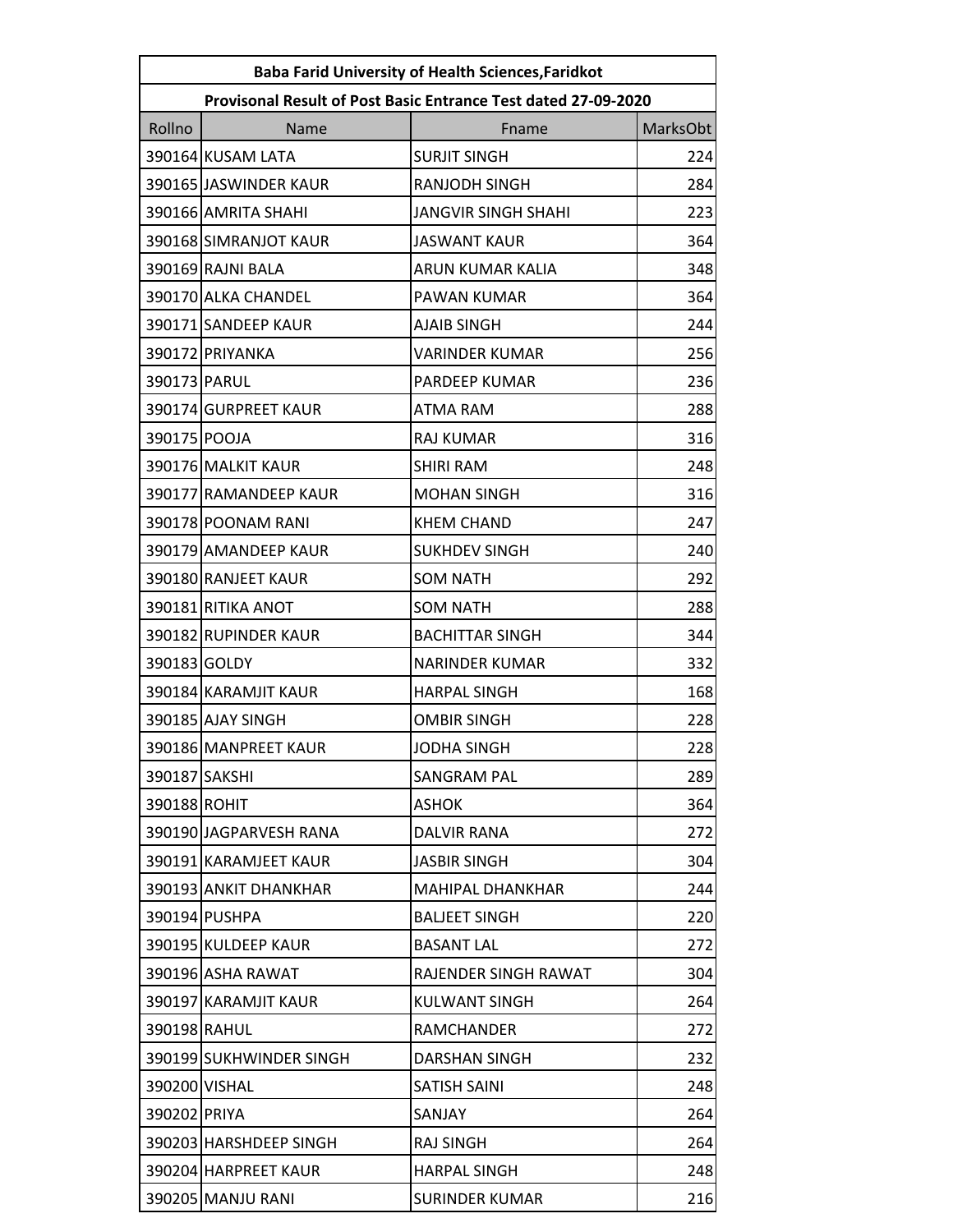| <b>Baba Farid University of Health Sciences, Faridkot</b> |                                                                |                        |          |  |
|-----------------------------------------------------------|----------------------------------------------------------------|------------------------|----------|--|
|                                                           | Provisonal Result of Post Basic Entrance Test dated 27-09-2020 |                        |          |  |
| Rollno                                                    | Name                                                           | Fname                  | MarksObt |  |
|                                                           | 390206 AMANDEEP KAUR                                           | <b>JASPAL SINGH</b>    | 312      |  |
|                                                           | 390207 RUKAYA MALIK                                            | <b>KANGAN MOHAMMAD</b> | 328      |  |
|                                                           | 390208 ARJINDER KAUR                                           | <b>BALWINDER SINGH</b> | 255      |  |
|                                                           | 390209 GURJEET KAUR                                            | <b>KARAMJIT SINGH</b>  | 260      |  |
|                                                           | 390210 NIRBHAI SINGH                                           | <b>MITHU SINGH</b>     | 248      |  |
|                                                           | 390211 GURVIR KAUR                                             | <b>JAGTAR SINGH</b>    | 380      |  |
|                                                           | 390212 AMANDEEP KAUR                                           | <b>HARI SINGH</b>      | 304      |  |
|                                                           | 390213 PARAMJEET KAUR                                          | PARGAT SINGH           | 324      |  |
|                                                           | 390214 SIMRANJEET KAUR                                         | <b>AVTAR SINGH</b>     | 328      |  |
|                                                           | 390216 GAGANDEEP KAUR                                          | <b>GHOLA RAM</b>       | 236      |  |
|                                                           | 390218 RAVEENA KAUR                                            | <b>BALJEET SINGH</b>   | 209      |  |
| 390219 SUDHA                                              |                                                                | PREM LAL               | 360      |  |
|                                                           | 390220 SUNITA RANI                                             | PAWAN KUMAR            | 304      |  |
|                                                           | 390221 MANPREET KAUR                                           | <b>AMRIK SINGH</b>     | 268      |  |
|                                                           | 390222 KAMALPREET KAUR                                         | <b>SANT SINGH</b>      | 152      |  |
|                                                           | 390223 LAKHWINDER KAUR                                         | <b>JARNAIL SINGH</b>   | 283      |  |
|                                                           | 390224 DIKSHA                                                  | <b>DEEPAK MALHOTRA</b> | 324      |  |
|                                                           | 390225 SUNITA KAUR                                             | <b>HARMAIL SINGH</b>   | 336      |  |
|                                                           | 390226 JASHANPREET KAUR                                        | <b>GURJANT SINGH</b>   | 276      |  |
|                                                           | 390227 SUKHWANT KAUR                                           | <b>NAFE SINGH</b>      | 227      |  |
|                                                           | 390228 AMANDEEP KAUR                                           | SATPAL SINGH           | 212      |  |
|                                                           | 390230 MANPREET KAUR                                           | PARMJIT SINGH          | 260      |  |
|                                                           | 390231 AMANDEEP KAUR                                           | <b>JAGDISH RAJ</b>     | 164      |  |
|                                                           | 390232 AMANDEEP KAUR                                           | <b>MOHINDER PAL</b>    | 256      |  |
|                                                           | 390233 POOJA RANI                                              | <b>MEHAR SINGH</b>     | 332      |  |
|                                                           | 390234 AMANDEEP KAUR                                           | <b>IQBAL SINGH</b>     | 336      |  |
|                                                           | 390235 TWINKLE GHAHI                                           | <b>VARINDER KUMAR</b>  | 284      |  |
|                                                           | 390236 KOMAL RANA                                              | SANJEEV KUMAR          | 352      |  |
|                                                           | 390237 MAMTA                                                   | <b>LIAS MASIH</b>      | 196      |  |
|                                                           | 390239 MANPREET KAUR                                           | <b>CHARAN DASS</b>     | 279      |  |
|                                                           | 390240 KUSUM KUMARI                                            | <b>LAL CHAND</b>       | 252      |  |
|                                                           | 390241 PRABHJOT KAUR                                           | <b>NIRMAL SINGH</b>    | 240      |  |
|                                                           | 390242 SANCHITA SHARMA                                         | <b>ASHWANI KUMAR</b>   | 293      |  |
|                                                           | 390244 ANURADHA                                                | <b>ASHOK KUMAR</b>     | 272      |  |
|                                                           | 390245 SIMRAN KAUR                                             | <b>HARJIT SINGH</b>    | 259      |  |
|                                                           | 390246 SANDEEP KAUR                                            | <b>HARJINDER SINGH</b> | 348      |  |
|                                                           | 390247 JASPREET KAUR                                           | CHARAN SINGH           | 194      |  |
|                                                           | 390248 MANJINDER KAUR                                          | RANVIJAY SINGH         | 300      |  |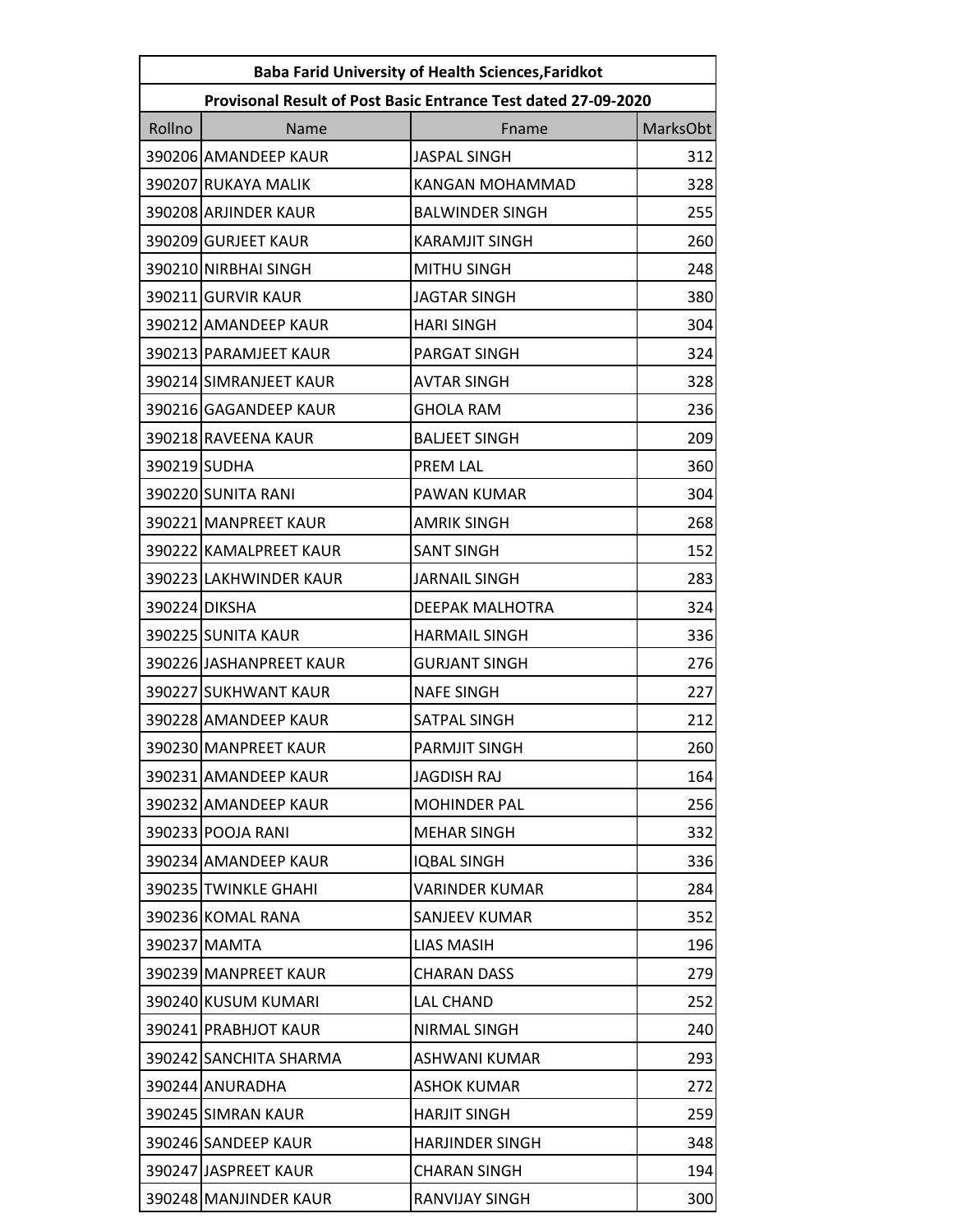| <b>Baba Farid University of Health Sciences, Faridkot</b> |                                                                |                            |          |  |
|-----------------------------------------------------------|----------------------------------------------------------------|----------------------------|----------|--|
|                                                           | Provisonal Result of Post Basic Entrance Test dated 27-09-2020 |                            |          |  |
| Rollno                                                    | Name                                                           | Fname                      | MarksObt |  |
|                                                           | 390249 AMARJOT VIRDI                                           | <b>RASHPAL SINGH</b>       | 292      |  |
|                                                           | 390250 SUKHNANDAN KAUR                                         | <b>NIRMAL PAL</b>          | 284      |  |
|                                                           | 390251 MAMTA                                                   | <b>GURDEEP SINGH</b>       | 320      |  |
| 390252 ANCY                                               |                                                                | <b>PREM</b>                | 288      |  |
|                                                           | 390253 AANCHAL KALYAN                                          | <b>AK KALYAN</b>           | 308      |  |
| 390254 SONIA                                              |                                                                | <b>SURINDER PAUL</b>       | 220      |  |
| 390255 RITU                                               |                                                                | <b>RESHAM LAL</b>          | 223      |  |
|                                                           | 390256 SIMRANJIT KAUR                                          | <b>SATWINDER KAUR</b>      | 272      |  |
|                                                           | 390257 DALJEET KAUR                                            | <b>HARBHAJAN SINGH</b>     | 226      |  |
|                                                           | 390258 RUPINDER KAUR                                           | <b>SURJIT SINGH</b>        | 260      |  |
| 390260 POOJA                                              |                                                                | <b>DWARKA RAM</b>          | 276      |  |
| 390261 ISHU                                               |                                                                | <b>LAVINDER KUMAR</b>      | 316      |  |
|                                                           | 390262 TANIA PAUL                                              | <b>SONY PAUL</b>           | 324      |  |
|                                                           | 390263 KAMALPREET                                              | SATWINDER PAL              | 244      |  |
|                                                           | 390264 AMANDEEP KAUR                                           | <b>HUSAN LAL</b>           | 268      |  |
|                                                           | 390265 NISHA HANS                                              | <b>JASBIR SINGH</b>        | 188      |  |
|                                                           | 390266 SIMRAN                                                  | <b>KAMALJIT SINGH</b>      | 228      |  |
|                                                           | 390267 PREETPAL KAUR                                           | <b>JASWANT SINGH</b>       | 312      |  |
|                                                           | 390268 GAGANPREET KAUR                                         | <b>AMARJIT SINGH</b>       | 308      |  |
|                                                           | 390269 PRABHJOT KAUR                                           | <b>SHAMSHER SINGH</b>      | 256      |  |
|                                                           | 390270 MANDEEP KAUR                                            | <b>HARBANS SINGH</b>       | 276      |  |
|                                                           | 390271 MANPREET SINGH                                          | SARMUKH SINGH              | 263      |  |
|                                                           | 390272 SUKHPREET KAUR                                          | TAJINDER SINGH             | 288      |  |
|                                                           | 390273 SIMRANPREET KAUR                                        | PARAMJEET SINGH            | 304      |  |
| 390274 SAKSHI                                             |                                                                | <b>JATINDER KUMAR</b>      | 271      |  |
|                                                           | 390275 AMANDEEP KAUR                                           | SARBJEET SINGH             | 324      |  |
|                                                           | 390276 RAMANDEEP KAUR                                          | <b>LAKHBIR SINGH</b>       | 199      |  |
|                                                           | 390277 GAGANDEEP KAUR                                          | DAVINDER SINGH             | 278      |  |
|                                                           | 390278 KIRANDEEP KAUR VIRYAH                                   | <b>BALBIR SINGH</b>        | 419      |  |
|                                                           | 390279 JASHANDEEP KAUR                                         | <b>GURVINDER SINGH</b>     | 308      |  |
|                                                           | 390280 GURLEEN KAUR                                            | <b>HARDEEP SINGH</b>       | 276      |  |
|                                                           | 390281 RAMANDEEP KAUR                                          | <b>BALJEET SINGH</b>       | 284      |  |
|                                                           | 390282 JASPREET KAUR                                           | <b>JORA SINGH</b>          | 284      |  |
|                                                           | 390284 GURSEWAK SINGH                                          | <b>DAVINDER SINGH</b>      | 296      |  |
|                                                           | 390285 KAMALJIT KAUR                                           | <b>KARAMJIT SINGH</b>      | 203      |  |
|                                                           | 390286 NAVEEN KAUR                                             | <b>BALJINDERJEET SINGH</b> | 220      |  |
|                                                           | 390287 KHUSHBOO                                                | <b>JASWINDER SINGH</b>     | 196      |  |
|                                                           | 390288 PARMINDER SINGH                                         | <b>KARAMJIT SINGH</b>      | 340      |  |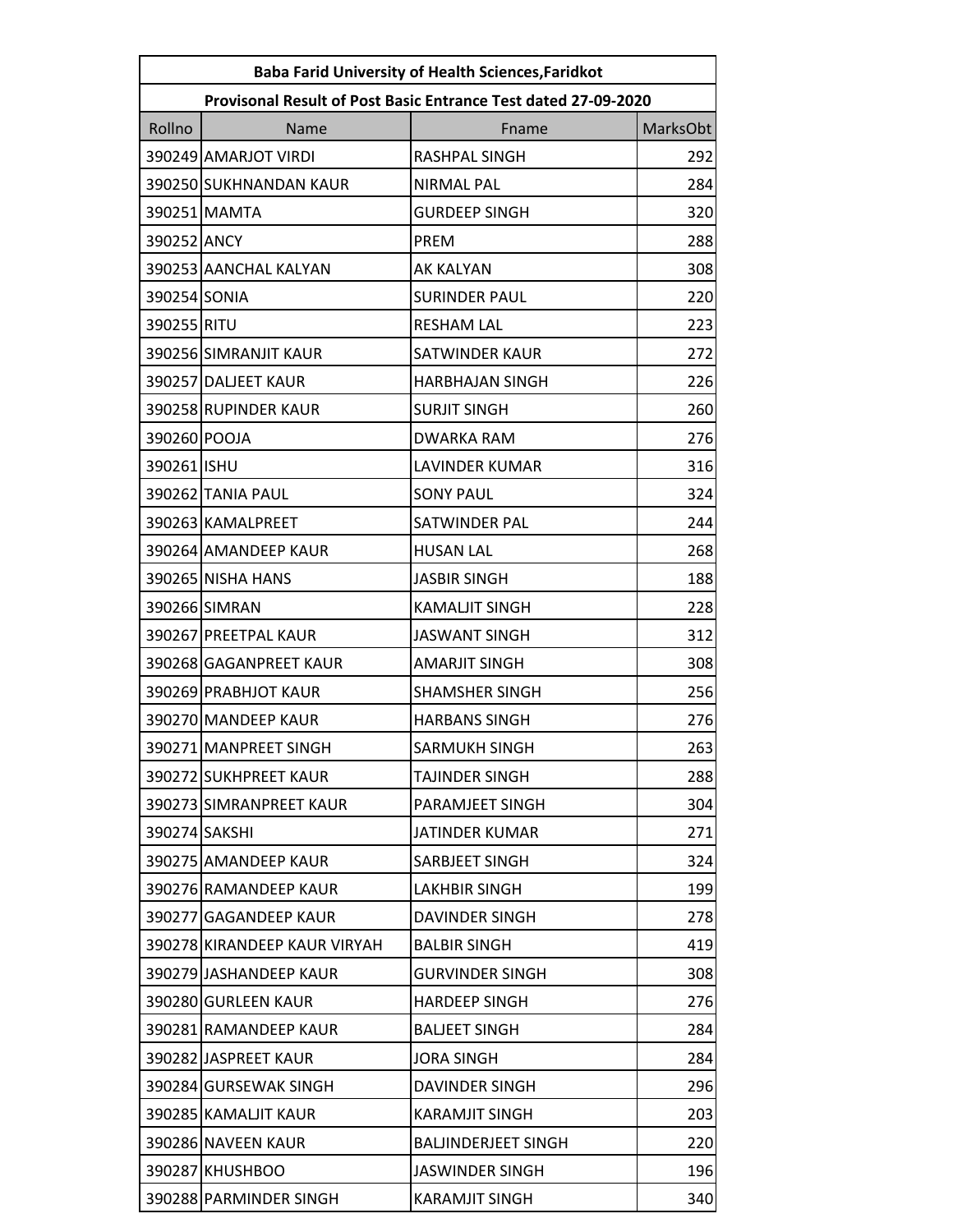| <b>Baba Farid University of Health Sciences, Faridkot</b> |                                                                |                        |          |  |
|-----------------------------------------------------------|----------------------------------------------------------------|------------------------|----------|--|
|                                                           | Provisonal Result of Post Basic Entrance Test dated 27-09-2020 |                        |          |  |
| Rollno                                                    | Name                                                           | Fname                  | MarksObt |  |
| 390289 KANU                                               |                                                                | PARTAP SINGH           | 308      |  |
|                                                           | 390290 JASJEET KAUR SIDHU                                      | RAJINDER SINGH         | 264      |  |
|                                                           | 390291 LOVEPREET KAUR                                          | <b>AJMER SINGH</b>     | 356      |  |
|                                                           | 390292 CHANDAN JOT KAUR SIDHU                                  | <b>GURMEET SINGH</b>   | 268      |  |
|                                                           | 390293 SHIVANI ARORA                                           | <b>HARGOBIND SINGH</b> | 300      |  |
|                                                           | 390294 PRAGYA SHARMA                                           | SURINDER PAL SHARMA    | 288      |  |
|                                                           | 390295 MONIKA                                                  | <b>HARISH CHANDER</b>  | 276      |  |
|                                                           | 390296 GOERGEENA                                               | <b>JOHN FRADAY</b>     | 272      |  |
|                                                           | 390297 GURPREET KAUR                                           | <b>IQBAL SINGH</b>     | 263      |  |
|                                                           | 390298 MANPREET KAUR                                           | <b>JASPAL SINGH</b>    | 276      |  |
|                                                           | 390299 JASVEER KAUR                                            | <b>HARDEEP SINGH</b>   | 256      |  |
|                                                           | 390300 SATINDER KAUR                                           | <b>JAGTAR SINGH</b>    | 280      |  |
|                                                           | 390301 RAMA KUMARI                                             | <b>MAHENDER SINGH</b>  | 348      |  |
|                                                           | 390302 RAMANPREET KAUR                                         | RAVINDER SINGH         | 248      |  |
|                                                           | 390303 MANDEEP KAUR                                            | LATE JASVEER SINGH     | 256      |  |
|                                                           | 390304 NAVJOT KAUR                                             | <b>BALBIR SINGH</b>    | 308      |  |
|                                                           | 390305 KAMALJEET KAUR                                          | <b>GURTEJ SINGH</b>    | 319      |  |
|                                                           | 390306 SANDEEP KAUR                                            | <b>DARSHAN SINGH</b>   | 332      |  |
|                                                           | 390307 GURLEEN KAUR                                            | <b>HARVINDER SINGH</b> | 288      |  |
|                                                           | 390308 MEERA                                                   | <b>DINA NATH</b>       | 252      |  |
|                                                           | 390309 ARCHNA DEVI                                             | <b>RIKHI RAM</b>       | 296      |  |
|                                                           | 390310 STELLA STEPHEN                                          | <b>MARK STEPHEN</b>    | 328      |  |
|                                                           | 390311 DIKSHA RANI                                             | JASWINDER KUMAR        | 260      |  |
|                                                           | 390312 AMANJOT KAUR                                            | KULWANT SINGH          | 232      |  |
|                                                           | 390313 PUSHPA                                                  | <b>JONNY KUMAR</b>     | 336      |  |
|                                                           | 390314 POONAM SHARMA                                           | SURINDER SHARMA        | 296      |  |
|                                                           | 390315 HOBINPREET KAUR                                         | <b>MUKHTIAR SINGH</b>  | 216      |  |
|                                                           | 390316 NITIN SHARMA                                            | <b>ASHOK KUMAR</b>     | 252      |  |
|                                                           | 390317 TARANJEET KAUR                                          | <b>HARJEET SINGH</b>   | 300      |  |
|                                                           | 390318 KAMALJEET KAUR                                          | <b>BOOTA SINGH</b>     | 240      |  |
|                                                           | 390319 AMANDEEP KAUR                                           | <b>BANT SINGH</b>      | 316      |  |
|                                                           | 390320 SAPREET KAUR                                            | <b>GURJIT SINGH</b>    | 284      |  |
|                                                           | 390321 JAGDEEP SINGH                                           | <b>BALVIR SINGH</b>    | 284      |  |
|                                                           | 390322 PRABJOT KAUR                                            | LAKHVEER SINGH         | 352      |  |
|                                                           | 390323 SANDEEP KAUR                                            | <b>CHAMKAUR SINGH</b>  | 216      |  |
|                                                           | 390324 BHUPINDER SINGH                                         | RAVINDER SINGH         | 272      |  |
|                                                           | 390325 AMANDEEP KAUR                                           | <b>JASVIR SINGH</b>    | 296      |  |
|                                                           | 390326 SHIV DEVI                                               | <b>LALITA PRASAD</b>   | 256      |  |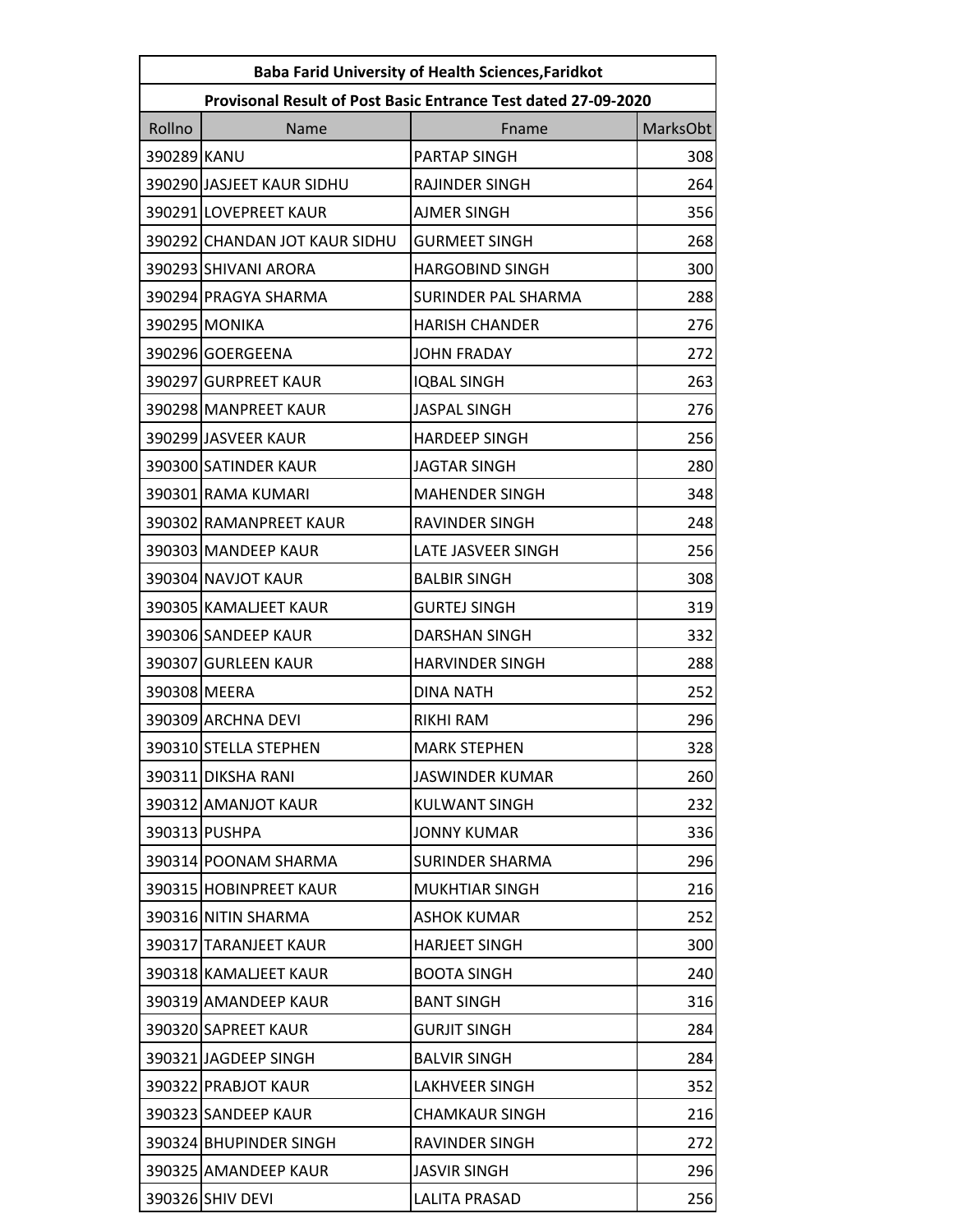| <b>Baba Farid University of Health Sciences, Faridkot</b>      |                         |                         |          |
|----------------------------------------------------------------|-------------------------|-------------------------|----------|
| Provisonal Result of Post Basic Entrance Test dated 27-09-2020 |                         |                         |          |
| Rollno                                                         | Name                    | Fname                   | MarksObt |
|                                                                | 390327 KARAMJEET KAUR   | <b>INDERJEET SINGH</b>  | 240      |
|                                                                | 390328 RAHUL KUMAR      | <b>RAM KUMAR</b>        | 188      |
|                                                                | 390329 CHAMANPREET KAUR | <b>SUKHWINDER SINGH</b> | 244      |
|                                                                | 390330 PRABHJOT KAUR    | <b>GURDEEP SINGH</b>    | 267      |
|                                                                | 390331 NAVJOT KAUR      | <b>SUKHJEET SINGH</b>   | 228      |
|                                                                | 390332 TANVEER KAUR     | <b>HARSHARAN SINGH</b>  | 268      |
|                                                                | 390333 CHARANJEET KAUR  | <b>JOGINDER SINGH</b>   | 312      |
|                                                                | 390334 LOVEPREET KAUR   | <b>RAM SINGH</b>        | 312      |
|                                                                | 390335 KARMJIT KAUR     | <b>MADAN SINGH</b>      | 216      |
| 390336 VEENA                                                   |                         | <b>RAM PHAL</b>         | 308      |
|                                                                | 390337 SHIWANI          | PARDEEP KUMAR           | 292      |
|                                                                | 390338 AMRIT KAUR       | <b>NIRMAL SINGH</b>     | 348      |
|                                                                | 390339 KIRANDEEP KAUR   | <b>GURMAIL SINGH</b>    | 256      |
|                                                                | 390340 GEETANJALI       | <b>HANS RAJ</b>         | 328      |
|                                                                | 390341 PRABHJOT SINGH   | <b>DALJIT SINGH</b>     | 239      |
|                                                                | 390342 RAMANDEEP KAUR   | <b>RAM SINGH</b>        | 252      |
|                                                                | 390343 SEEMA RANI       | <b>NAJAR SINGH</b>      | 280      |
|                                                                | 390344 SUKHCHAIN KAUR   | <b>DARSHAN SINGH</b>    | 256      |
|                                                                | 390345 KIRANPREET KAUR  | <b>HARPREET SINGH</b>   | 291      |
|                                                                | 390346 GURWINDER KAUR   | <b>GURMAIL SINGH</b>    | 340      |
|                                                                | 390347 AMANPREET KAUR   | <b>GURMIT SINGH</b>     | 280      |
|                                                                | 390348 ROBIN SINGH      | <b>JUGRAJ SINGH</b>     | 352      |
|                                                                | 390349 SANDEEP KAUR     | AJMER SINGH             | 208      |
|                                                                | 390350 PRABHJEET KAUR   | <b>HAKAM SINGH</b>      | 260      |
|                                                                | 390351 SARBPREET KAUR   | <b>KULWINDER SINGH</b>  | 247      |
|                                                                | 390353 NISTHA RANI      | <b>MANGAT RAM</b>       | 244      |
|                                                                | 390354 LABHDEEP KAUR    | MITHU SINGH             | 231      |
|                                                                | 390355 KULWINDER KAUR   | <b>BALVIR SINGH</b>     | 288      |
|                                                                | 390356 DILPREET KAUR    | SATPAL SINGH            | 256      |
|                                                                | 390357 BALWINDER KAUR   | <b>KARNAIL SINGH</b>    | 316      |
|                                                                | 390358 ANURADHA         | <b>VIJAY KUMAR</b>      | 292      |
|                                                                | 390359 KOMAL            | <b>MADAN LAL</b>        | 296      |
|                                                                | 390360 RUPINDER KAUR    | <b>MADAN SINGH</b>      | 228      |
|                                                                | 390362 HARPAL KAUR      | <b>VEER SINGH</b>       | 188      |
|                                                                | 390363 KULWINDER KAUR   | AJAIB SINGH             | 264      |
|                                                                | 390364 RAMANDEEP KAUR   | <b>ZORA SINGH</b>       | 208      |
|                                                                | 390365 HARPREET KAUR    | <b>BRIJ MOHAN</b>       | 292      |
|                                                                | 390366 RAMANDEEP KAUR   | JASWINDER PAL SINGH     | 209      |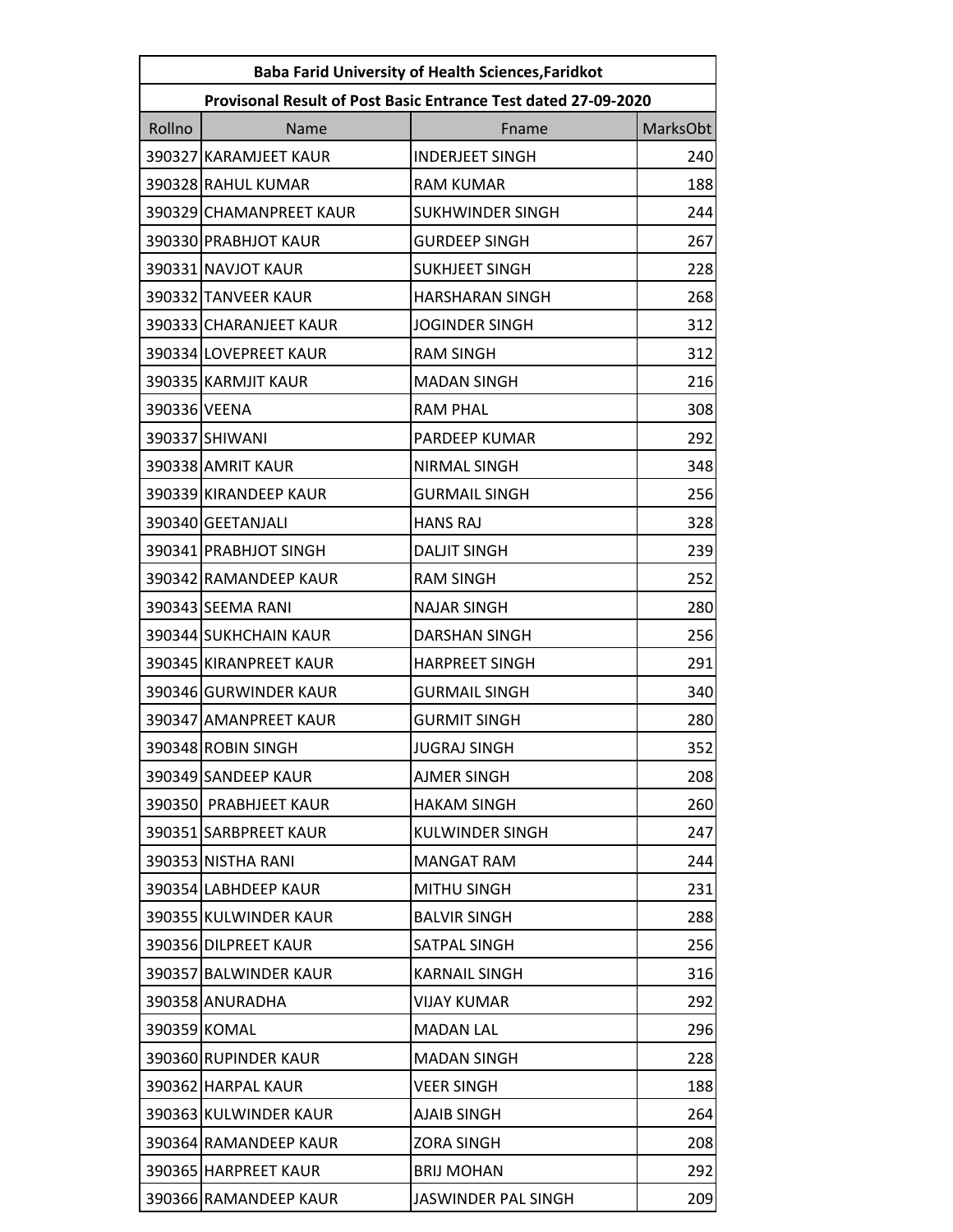| <b>Baba Farid University of Health Sciences, Faridkot</b> |                         |                                                                |          |
|-----------------------------------------------------------|-------------------------|----------------------------------------------------------------|----------|
|                                                           |                         | Provisonal Result of Post Basic Entrance Test dated 27-09-2020 |          |
| Rollno                                                    | Name                    | Fname                                                          | MarksObt |
| 390367 PINKI                                              |                         | <b>GURMEET SINGH</b>                                           | 292      |
|                                                           | 390368 SUKHJEET KAUR    | <b>NIRBHAI SINGH</b>                                           | 239      |
|                                                           | 390369 HARKAMAL KAUR    | <b>AMRITPAL SINGH</b>                                          | 272      |
|                                                           | 390370 SIMRANJEET KAUR  | SATPAL SINGH                                                   | 284      |
|                                                           | 390371 HARPREET KAUR    | <b>SUKHPAL SINGH</b>                                           | 280      |
|                                                           | 390372 SIMONE           | <b>CHAMAN LAL</b>                                              | 93       |
|                                                           | 390373 HARPREET KAUR    | <b>RAM CHAND</b>                                               | 332      |
|                                                           | 390374 RAJVIR KAUR      | <b>GURMEET SINGH</b>                                           | 302      |
|                                                           | 390375 SUPANDEEP KAUR   | <b>JAGROOP SINGH</b>                                           | 268      |
|                                                           | 390376 GAGANDEEP KAUR   | <b>LAKHWINDER SINGH</b>                                        | 232      |
|                                                           | 390378 GURMANDEEP KAUR  | <b>KULWANT SINGH</b>                                           | 240      |
|                                                           | 390379 SARABJEET KAUR   | <b>HARMINDER SINGH</b>                                         | 244      |
|                                                           | 390380 PARAMJIT KAUR    | PIRTHI RAM                                                     | 228      |
|                                                           | 390381 AMANDEEP KAUR    | <b>JAGJEET SINGH</b>                                           | 336      |
|                                                           | 390382 KAJAL RANI       | RAJINDER KUMAR                                                 | 252      |
|                                                           | 390383 BEANT KAUR       | <b>GURJANT SINGH</b>                                           | 192      |
|                                                           | 390384 PARAMJEET KAUR   | <b>GURMAIL SINGH</b>                                           | 292      |
|                                                           | 390386 HARDEEP KAUR     | <b>CHARN SINGH</b>                                             | 192      |
|                                                           | 390387 HARPREET KAUR    | <b>GURJIT SINGH</b>                                            | 208      |
|                                                           | 390389 KAMALVEER KAUR   | <b>KEWAL SINGH</b>                                             | 319      |
|                                                           | 390390 HAPPU KAUR       | <b>VIJAY KUMAR</b>                                             | 216      |
|                                                           | 390392 RAJPAL KAUR      | <b>GURMAIL SINGH</b>                                           | 260      |
|                                                           | 390393 SUKHJEET KAUR    | NARINDERPAL SINGH                                              | 260      |
|                                                           | 390394 GURPREET KAUR    | <b>BHUPINDER SINGH</b>                                         | 264      |
|                                                           | 390395 JASVIR KAUR      | SADHU SINGH                                                    | 244      |
|                                                           | 390396 AMANDEEP KAUR    | PRITAM SINGH                                                   | 348      |
|                                                           | 390397 PRABHJIT KAUR    | PREM LAL                                                       | 284      |
|                                                           | 390398 SANDEEP KAUR     | PRABHDAYAL SINGH                                               | 292      |
|                                                           | 390399 SUKHVIR KAUR     | AMOLAK SINGH                                                   | 255      |
|                                                           | 390400 KAJAL THAKUR     | <b>VIJAY THAKUR</b>                                            | 207      |
|                                                           | 390401 RUPINDER KAUR    | <b>BABU SINGH</b>                                              | 192      |
|                                                           | 390402 VEERPAL KAUR     | <b>NAZAR SINGH</b>                                             | 316      |
| 390403 SONU                                               |                         | <b>AZIZ MASIH</b>                                              | 336      |
|                                                           | 390404 DALVEER SINGH    | <b>JAGAR SINGH</b>                                             | 188      |
|                                                           | 390405 KIRANPREET KAUR  | <b>GURSAT SINGH</b>                                            | 236      |
|                                                           | 390406 DHARMPREET SINGH | <b>MAAN SINGH</b>                                              | 260      |
|                                                           | 390407 AMANDEEP KAUR    | <b>BOOTA SINGH</b>                                             | 276      |
|                                                           | 390408 NAJINDER KAUR    | <b>JEET SINGH</b>                                              | 312      |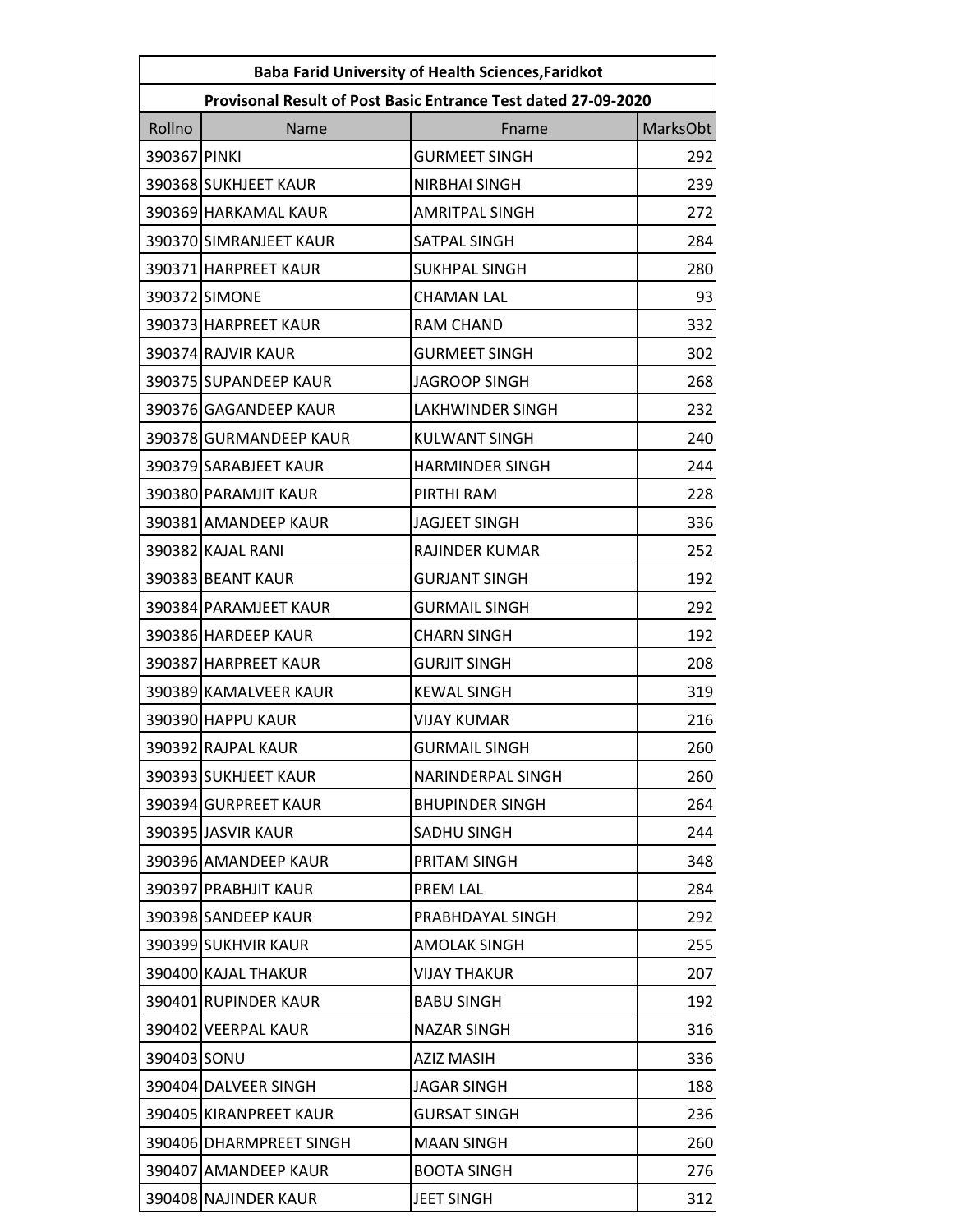| <b>Baba Farid University of Health Sciences, Faridkot</b> |                                                                |                          |          |  |
|-----------------------------------------------------------|----------------------------------------------------------------|--------------------------|----------|--|
|                                                           | Provisonal Result of Post Basic Entrance Test dated 27-09-2020 |                          |          |  |
| Rollno                                                    | Name                                                           | Fname                    | MarksObt |  |
|                                                           | 390409 NAVDEEP SINGH VAID                                      | <b>BALVIR SINGH VAID</b> | 244      |  |
|                                                           | 390410 SHIMLA DEVI                                             | <b>SAROOP SINGH</b>      | 211      |  |
|                                                           | 390411 SARABJEET KAUR                                          | <b>MOHINDER SINGH</b>    | 216      |  |
|                                                           | 390412 SIMRANJEET KAUR                                         | <b>AMRIK SINGH</b>       | 199      |  |
|                                                           | 390413 SATVEER KAUR                                            | NIRBHAI SINGH            | 220      |  |
|                                                           | 390414 SONIA SINGLA                                            | <b>AMAR NATH</b>         | 184      |  |
|                                                           | 390416 AMANDEEP KAUR                                           | <b>KULWANT SINGH</b>     | 124      |  |
|                                                           | 390417 RAJDEEP KAUR                                            | <b>JAGJIT SINGH</b>      | 256      |  |
|                                                           | 390418 PIRATPAL KAUR                                           | <b>MAKHAN SINGH</b>      | 240      |  |
|                                                           | 390419 KAMALJEET KAUR                                          | <b>CHAMKAUR SINGH</b>    | 231      |  |
|                                                           | 390420 AMRITPAL SINGH                                          | <b>PAVITAR SINGH</b>     | 184      |  |
|                                                           | 390422 GURPREET KAUR                                           | <b>GURJANT SINGH</b>     | 228      |  |
|                                                           | 390424 RAMANDEEP KAUR                                          | <b>SUKHDEV SINGH</b>     | 208      |  |
| 390425 KIRAN                                              |                                                                | <b>SHANKAR</b>           | 249      |  |
|                                                           | 390426 ANAMIKA SHARMA                                          | <b>GULSHAN KUMAR</b>     | 256      |  |
|                                                           | 390427 JASPREET KAUR                                           | <b>BALJEET SINGH</b>     | 272      |  |
|                                                           | 390428 KULDEEP KAUR                                            | <b>BAKHTAVAR SINGH</b>   | 324      |  |
|                                                           | 390429 KIRANDEEP KAUR                                          | <b>BALVEER SINGH</b>     | 248      |  |
|                                                           | 390430 LAKHVIR KAUR                                            | <b>BALWINDER SINGH</b>   | 316      |  |
|                                                           | 390432 SANDEEP KAUR                                            | <b>GURDEEP SINGH</b>     | 300      |  |
|                                                           | 390433 KIRANJEET KAUR                                          | <b>GURTEJ SINGH</b>      | 212      |  |
|                                                           | 390434 GABBER SINGH                                            | PALWINDER SINGH          | 372      |  |
|                                                           | 390435 AJITPAL SINGH                                           | <b>SURJIT SINGH</b>      | 224      |  |
|                                                           | 390436 HARPREET KAUR                                           | NIRMAL SINGH             | 232      |  |
|                                                           | 390437 AMANDEEP KAUR                                           | <b>BALWINDER SINGH</b>   | 216      |  |
|                                                           | 390438 JAGSEER SINGH                                           | <b>BALJEET SINGH</b>     | 299      |  |
|                                                           | 390439 VEERPAL KAUR                                            | <b>AMARJIT SINGH</b>     | 152      |  |
|                                                           | 390441 MANDEEP KAUR                                            | AJMER SINGH              | 284      |  |
|                                                           | 390442 SIMRAN RANI                                             | PAWAN KUMAR              | 238      |  |
|                                                           | 390443 LAKHBIR KAUR                                            | SEWA SINGH               | 208      |  |
|                                                           | 390444 RAJVEER KAUR CHAUHAN                                    | <b>JAGTAR SINGH</b>      | 260      |  |
|                                                           | 390445 ARSHDEEP KAUR                                           | <b>KAMALJIT SINGH</b>    | 244      |  |
|                                                           | 390446 PRABHJOT KAUR                                           | RASHPAL SINGH            | 224      |  |
|                                                           | 390447 BALJEET KAUR                                            | <b>GURDEEP SINGH</b>     | 364      |  |
|                                                           | 390448 DARSHAN KAUR                                            | <b>BARU SINGH</b>        | 323      |  |
|                                                           | 390449 NAVJOT KAUR                                             | <b>BHUPINDER SINGH</b>   | 268      |  |
|                                                           | 390450 RANDEEP KAUR                                            | RAJBALWINDER SINGH       | 172      |  |
|                                                           | 390451 BALJEET KAUR                                            | <b>DARSHAN SINGH</b>     | 220      |  |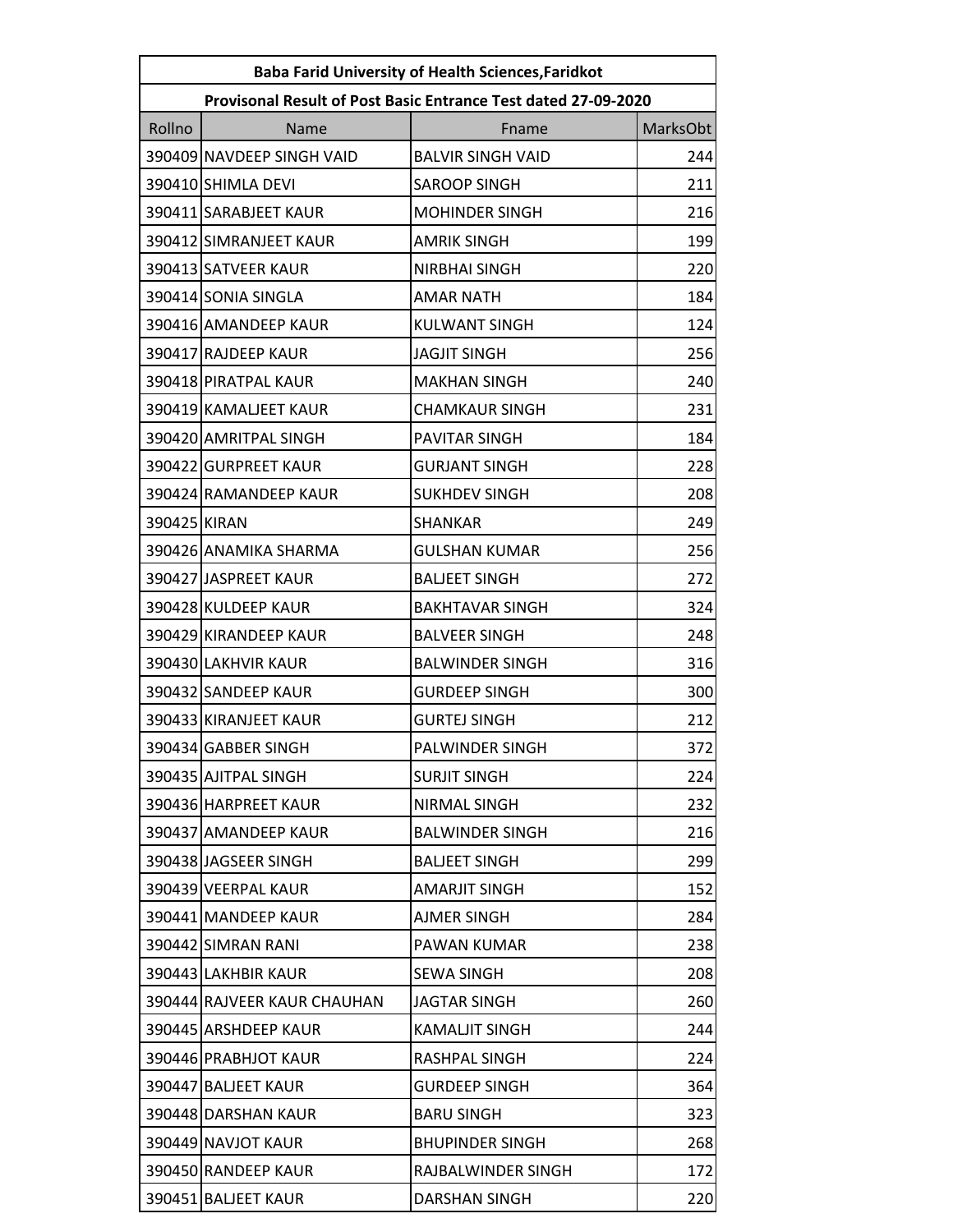| <b>Baba Farid University of Health Sciences, Faridkot</b>      |                          |                              |                 |
|----------------------------------------------------------------|--------------------------|------------------------------|-----------------|
| Provisonal Result of Post Basic Entrance Test dated 27-09-2020 |                          |                              |                 |
| Rollno                                                         | Name                     | Fname                        | <b>MarksObt</b> |
|                                                                | 390452 DEEP SHIKHA       | <b>VIJAY SINGH KUSHAVAHA</b> | 216             |
|                                                                | 390453 RAVPREET KAUR     | <b>GURDEEP SINGH</b>         | 271             |
|                                                                | 390454 JAIVEER SINGH     | <b>AJAIB SINGH</b>           | 272             |
|                                                                | 390455 JYOTI DEVI        | <b>DEVILAL</b>               | 228             |
|                                                                | 390456 RAMANDEEP KAUR    | <b>JAGGA SINGH</b>           | 180             |
|                                                                | 390457 JASPREET KAUR     | <b>BHOLA SINGH</b>           | 304             |
|                                                                | 390458 SUKHVIR KAUR      | <b>LAKHWANT SINGH</b>        | 272             |
|                                                                | 390459 CHHINDERPAL KAUR  | <b>CHARAN SINGH</b>          | 255             |
|                                                                | 390460 MANPREET KAUR     | <b>HARBHAJAN SINGH</b>       | 189             |
|                                                                | 390461 HIMMATDEEP KAUR   | KARANRAJ SINGH SIDHU         | 212             |
|                                                                | 390462 RAMANJEET KAUR    | <b>SUKHRAJ SINGH</b>         | 392             |
|                                                                | 390463 MOHIT KUMAR       | <b>SURESH KUMAR</b>          | 364             |
|                                                                | 390464 GAGANDEEP KAUR    | <b>MANJINDER SINGH</b>       | 220             |
|                                                                | 390465 TARUNJYOT KAUR    | <b>MOHINDER SINGH</b>        | 372             |
| 390466 RINKLE                                                  |                          | <b>LAKHBIR CHAND</b>         | 252             |
|                                                                | 390467 NEHA THAKUR       | <b>KUSHAL SINGH</b>          | 340             |
|                                                                | 390468 SOMA RANI         | <b>MAHINDER SINGH</b>        | 292             |
| 390470 RIBIKA                                                  |                          | PREM NATH                    | 174             |
|                                                                | 390471 SATWINDER KAUR    | RASHPAL SINGH                | 288             |
|                                                                | 390472 BHARTI            | <b>MUKESH KUMAR</b>          | 192             |
|                                                                | 390473 MANDEEP KAUR      | <b>RAJINDER SINGH</b>        | 172             |
|                                                                | 390474 GULSHAN KUMAR     | <b>BHAJAN LAL</b>            | 324             |
|                                                                | 390475 RAWANDEP KAUR     | PARKASH SINGH                | 228             |
|                                                                | 390476 ABHISHEK GILHOTRA | NARINDER KUMAR GILHOTRA      | 292             |
|                                                                | 390477 CHIMAN LAL        | <b>KRISHAN LAL</b>           | 240             |
| 390478 MAYA                                                    |                          | <b>MAINPAL</b>               | 192             |
|                                                                | 390479 JASPREET KAUR     | <b>BALBIR SINGH</b>          | 256             |
|                                                                | 390480 SANDEEP KUMAR     | <b>SURJREET RAM</b>          | 206             |
|                                                                | 390481 SEEMA RANI        | <b>BHAGWAN SINGH</b>         | 268             |
|                                                                | 390482 MUSKAN            | SAWAN KUMAR                  | 312             |
|                                                                | 390483 BHEEM SAIN        | <b>HET RAM</b>               | 272             |
|                                                                | 390484 KARAMJEET KAUR    | <b>JAGTAR SINGH</b>          | 190             |
|                                                                | 390485 MANINDERJEET KAUR | <b>GURJEET SINGH</b>         | 272             |
|                                                                | 390486 GURPREET KAUR     | <b>AMRIK SINGH</b>           | 292             |
|                                                                | 390487 SUKHWINDER SINGH  | KULDEEP SINGH                | 300             |
|                                                                | 390488 RIMPLE            | <b>RESHAM SINGH</b>          | 280             |
|                                                                | 390489 MANJEET KAUR      | SUBA SINGH                   | 296             |
|                                                                | 390490 ARSHDEEP          | <b>AVINASH</b>               | 292             |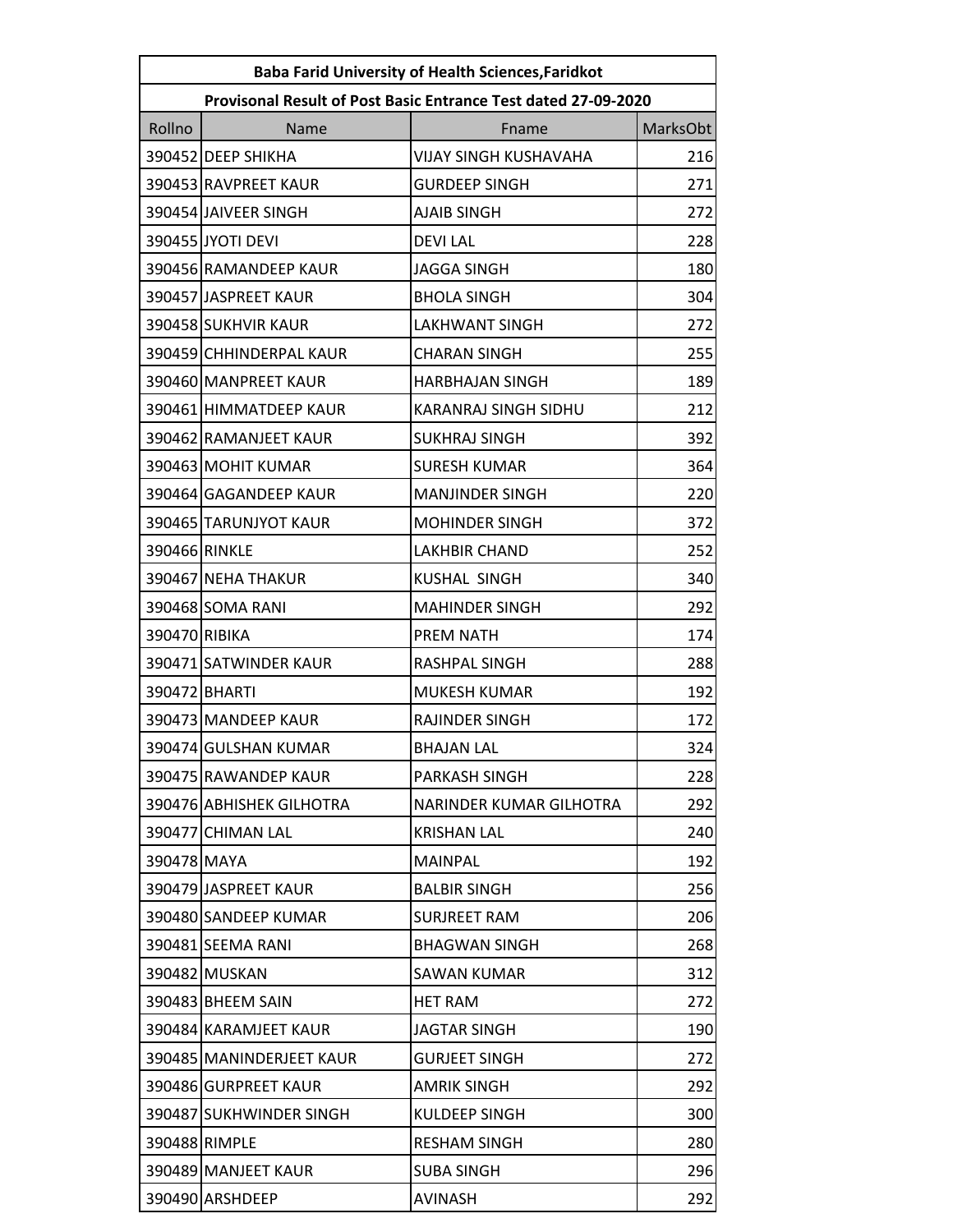| <b>Baba Farid University of Health Sciences, Faridkot</b>      |                          |                         |          |  |
|----------------------------------------------------------------|--------------------------|-------------------------|----------|--|
| Provisonal Result of Post Basic Entrance Test dated 27-09-2020 |                          |                         |          |  |
| Rollno                                                         | Name                     | Fname                   | MarksObt |  |
| 390492 DIVYA                                                   |                          | <b>SUKHDEV KUMAR</b>    | 296      |  |
|                                                                | 390493 JASPREET KAUR     | <b>SUKHWINDER SINGH</b> | 276      |  |
|                                                                | 390494 VEERPAL KAUR      | <b>SUBA SINGH</b>       | 268      |  |
|                                                                | 390495 JAGSEENA KAUR     | <b>DARSHAN SINGH</b>    | 204      |  |
|                                                                | 390496 RAVANDEEP KAUR    | <b>GURJEET SINGH</b>    | 259      |  |
|                                                                | 390497 KALPANA RANI      | <b>KARAMJIT SINGH</b>   | 300      |  |
|                                                                | 390498 LAKHWINDER KAUR   | <b>LABH SINGH</b>       | 284      |  |
|                                                                | 390499 RANDHIRPREET KAUR | <b>RANJEET SINGH</b>    | 288      |  |
|                                                                | 390500 GAGANDEEP KAUR    | <b>KARAM SINGH</b>      | 228      |  |
|                                                                | 390501 MANPREET KAUR     | <b>BALDEV SINGH</b>     | 264      |  |
|                                                                | 390502 SANDEEP KAUR      | <b>GURDAS SINGH</b>     | 266      |  |
|                                                                | 390503 GURBIR KAUR       | <b>GURMEET SINGH</b>    | 276      |  |
|                                                                | 390504 SUKHRAJ SINGH     | <b>GURNAM SINGH</b>     | 288      |  |
|                                                                | 390505 RAJANDEEP KAUR    | <b>MAHINDER SINGH</b>   | 256      |  |
|                                                                | 390506 GURWINDER KAUR    | <b>KULDEEP SINGH</b>    | 296      |  |
|                                                                | 390507 GURPREET KAUR     | JASPAL SINGH GREWAL     | 268      |  |
|                                                                | 390508 LOVEDEEP KAUR     | <b>RANJEET SINGH</b>    | 328      |  |
|                                                                | 390509 AMANDEEP KAUR     | <b>GURTEJ SINGH</b>     | 392      |  |
|                                                                | 390510 RAMANDEEP KAUR    | <b>DEV SINGH</b>        | 336      |  |
|                                                                | 390511 GURJEET SINGH     | <b>SUKHPAL SINGH</b>    | 248      |  |
|                                                                | 390512 RAMANDEEP KAUR    | <b>KULWANT SINGH</b>    | 304      |  |
|                                                                | 390513 SAMANDEEP KAUR    | SUKHCHAIN SINGH         | 280      |  |
|                                                                | 390514 BALDEEP KAUR      | <b>GURSEWAK SINGH</b>   | 292      |  |
|                                                                | 390515 TEJPAL KAUR       | <b>SUKHPAL SINGH</b>    | 208      |  |
|                                                                | 390516 JASPREET KAUR     | SADDAL SINGH            | 272      |  |
|                                                                | 390517 MONIKA            | <b>GURTEJ SINGH</b>     | 335      |  |
|                                                                | 390518 PRIYANKA          | <b>SANJIR CHAND</b>     | 288      |  |
|                                                                | 390519 JASPREET KAUR     | <b>HARSEWAK SINGH</b>   | 228      |  |
|                                                                | 390520 POOJA RANI        | <b>KASTURI LAL</b>      | 240      |  |
|                                                                | 390521 SHAMA             | <b>BALJIT SINGH</b>     | 228      |  |
|                                                                | 390522 GURPREET KAUR     | <b>CHARAN SINGH</b>     | 170      |  |
| 390523 RAJAN                                                   |                          | <b>MANOHAR LAL</b>      | 236      |  |
|                                                                | 390524 AMANDEEP KAUR     | TARA SINGH              | 214      |  |
|                                                                | 390525 JASKARAN SINGH    | SIMARJIT SINGH          | 264      |  |
|                                                                | 390526 AMANDEEP KAUR     | ANGREJ SINGH            | 244      |  |
|                                                                | 390527 NAVNEET KAUR      | SATNAM SINGH            | 316      |  |
|                                                                | 390528 KULWINDER KAUR    | <b>BALKAR SINGH</b>     | 268      |  |
|                                                                | 390529 PAWANPREET KAUR   | PARAMJIT SINGH          | 308      |  |